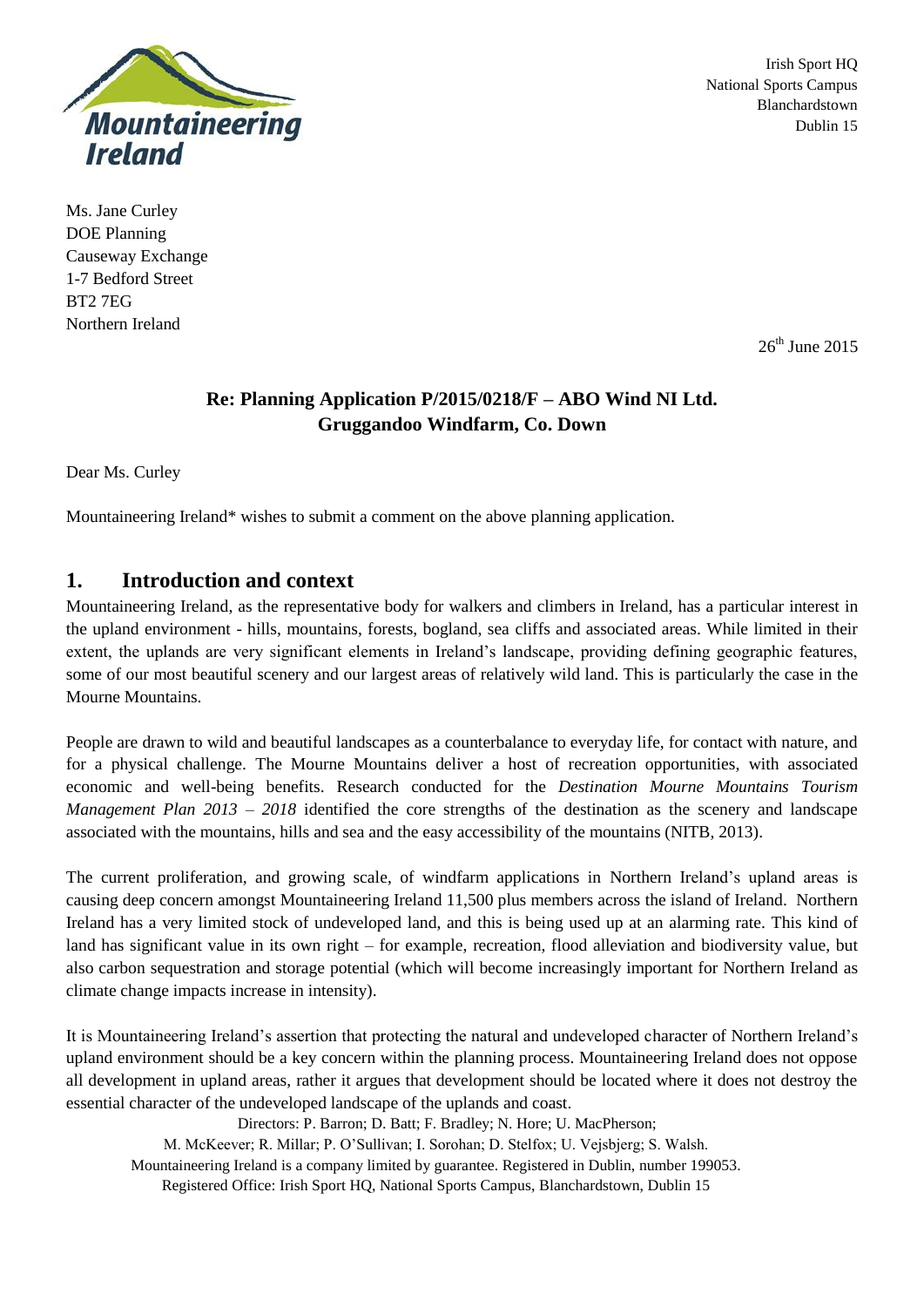

The Mourne Mountains dominate the landscape of south County Down and consequently they hold a very special place in the hearts and minds of visitors and local residents. The Mourne Mountains are also held with great affection by the people of County Louth and the Cooley peninsula in particular. Mountaineering Ireland is of the strong opinion that this proposal is undesirable from a visual and long-term planning perspective. If planning permission is granted it would result in an unacceptable level of industrial development within a designated Area of Outstanding Natural Beauty (AONB).

A significant challenge lies ahead to maximise renewable energy capacity in Northern Ireland in a way that minimises the intrusiveness of renewable energy infrastructure, while ensuring that communities are not disadvantaged. While the dispersed pattern of wind turbines across Northern Ireland needs to be halted, it also exemplifies the lack of strategic guidance underpinning land use planning in Northern Ireland. This supports the growing call for cross-Departmental buy-in to an overarching land strategy (NILMTF, 2015). Such a strategy is required to optimise the use of land in Northern Ireland and facilitate a more joined-up approach to how our shared and precious land resource functions, appears and is utilised. This strategy contains some key principles that are particularly important in the consideration of renewable energy developments in sensitive landscape areas:

- Land should be recognised as multi-functional and opportunities for deriving multiple benefits should be encouraged and incentivised.
- Where land is highly suitable for a key primary function (for example food production, flood management, tourism and recreation, carbon storage), this function should be recognised in decision-making.
- Different ecosystems provide different benefits, though it should be recognised that they are not discrete entities existing in isolation from each other. It is important to recognise that decisions by individual land managers can have implications at a broader scale which can affect the delivery of those benefits.
- Decisions regarding land use and management can have dramatic impacts on landscape quality and character, including its cultural history and endowment; decisions must therefore respect the vulnerability of landscapes to change and the deep cultural sensitivities around land.
- The opportunities and threats posed by climate change must be central to decisions about how land is used in order to contribute effectively to climate change adaptation and mitigation.

# **2. Observations on this development**

### **2.1 Visual intrusion**

The proposed development site is located in the western Mourne Mountains, between Hilltown and Rostrevor. The location is within the Mourne AONB, an area designated for the protection and enhancement of its distinctive landscape and scenic beauty.

Twelve turbines, each with an overall height of up to 125 metres, would constitute a major discordant element in this upland landscape and be highly injurious to the visual amenity of this area. This injury to visual amenity is significantly exacerbated by the industrial nature of the proposed use as a power generating plant in an open moorland landscape. The incongruity and prominence of the windfarm would be intensified by the movement of the turbine blades in an otherwise still landscape. The visual injury the proposed development would bring is simply too great. It would lead to the industrialization of what is essentially a beautiful upland cultural landscape.

### **Mountaineering Ireland is concerned that the Landscape and Visual Impact Assessment (LVIA) for this development is deeply flawed.**

Firstly, the selection of viewpoints was not in accordance with the criteria set out in paragraph 5.105 of the Environmental Statement. It is Mountaineering Ireland's strong assertion that the following viewpoints, all of which offer significant and extensive views and a high number of visual receptors, should have been assessed: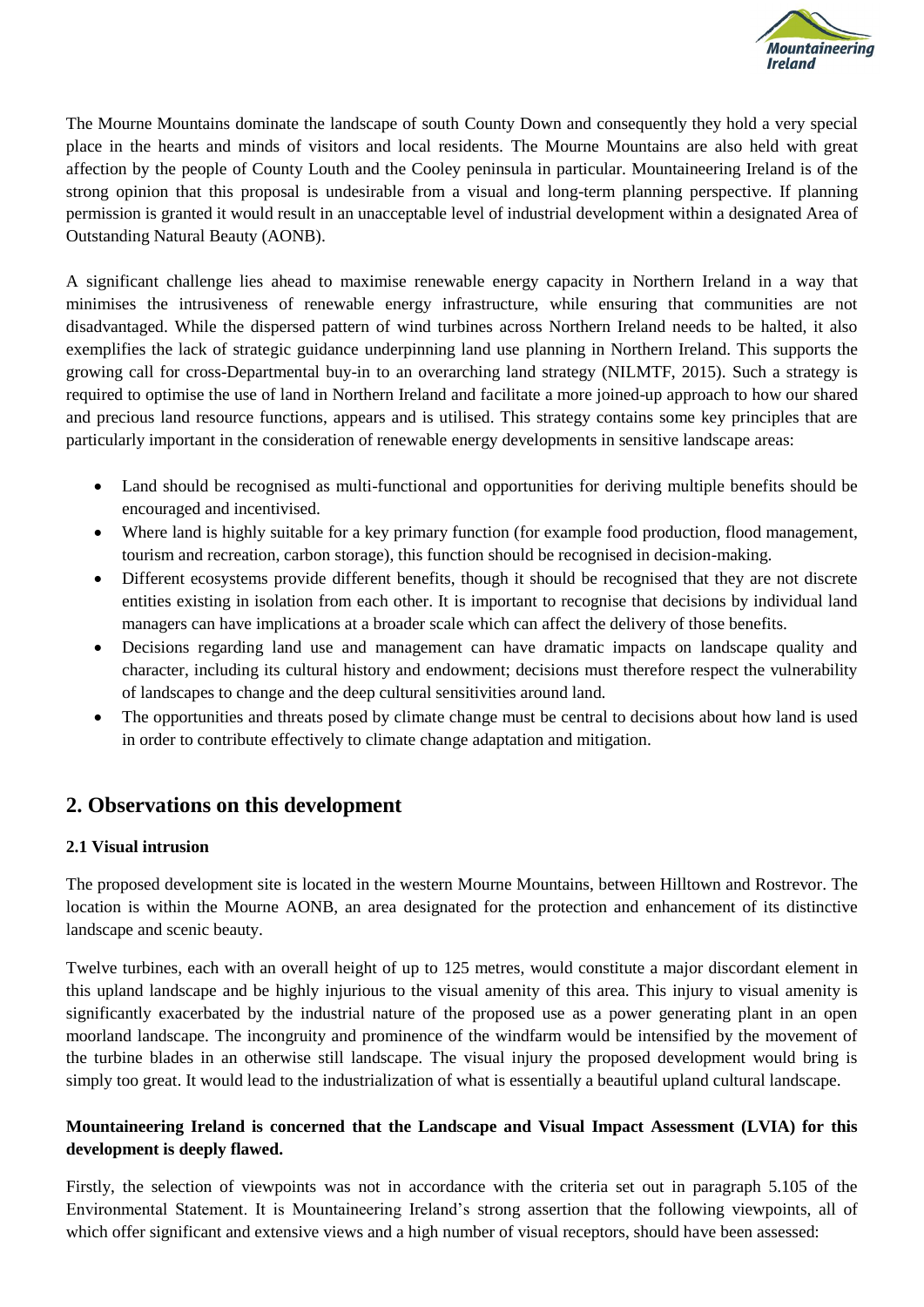

- Slieve Gullion mountain summit
- Slieve Foye mountain summit (Carlingford Mountains)
- Eagle Mountain summit

The proposed windfarm would be prominently visible from Slieve Foye directly to the south of the site. It would also be intrusively visible from the Slieve Gullion AONB to the west, and would seriously diminish the amenity value of both those landscapes. An assessment should be carried out from these three key viewpoints so as to enable the planners to make a more informed decision on this application.

With regard to the visual impact assessment requested for Slieve Foye, Mountaineering Ireland draws the planner's attention to An Bord Pleanála's decision in May 2013 to refuse planning permission for a five-turbine windfarm at Rockmarshall in the Cooley Mountains, as it would damage the visual amenity of the area and interfere with the character of the landscape. Given the transboundary considerations required under the Supplementary Planning Guidance to PPS18, approval of this application would undermine the protection of the sensitive and historic Cooley landscape in An Bord Pleanála's decision.

Mountaineering Ireland believes that the anticipated *slight effect* on visual amenity for Viewpoint 19 Slieve Bearnagh Summit is an incorrect assessment. Gruggandoo is clearly visible from the top of Bearnagh. The assessment fails to factor in the high sensitivity of the views on Bearnagh summit to intrusions in the landscape (see Table B1 in Appendix 5.1 *LVIA Assessment Thresholds and Criteria*). It appears there may have been overreliance on the distances quoted in Table 5.34, which is taken from PPS18 (*Planning Policy Statement 18 'Renewable Energy'*). These are general guidelines; paragraph 1.3.20 lists other factors which influence visual impact, including the number and size of turbines and landscape character.

The assessment from other viewpoints, for example Cloghmore Stone (21) and Ballyonan Forest Viewing Point (26) may be similarly under-estimated.

The assessment concludes that the most significant visual impact is within 3km of the proposed development, to the south of Hilltown between Yellow Road to the west and the Leitrim Valley to the east. While Mountaineering Ireland is in no doubt that the development would have a significant, indeed overbearing, impact on this immediate landscape, the conclusion (5.190) that the majority of the Mourne AONB would experience no impact from this development remains in question, pending the Eagle Mountain viewpoint assessment, and a review of the Slieve Bearnagh and Cloghmore Stone assessments.

The development site is within the Slieve Roosley Landscape Character Area (LCA72). *Wind Energy Development in Northern Ireland's Landscapes* (2010), the Strategic Planning Guidance which accompanies PPS18, identified the overall sensitivity rating for wind energy development in the Slieve Roosley LCA as High, noting that

*…the narrowness of the upland ridges, their wild character, and their wide visibility (from the valleys and surrounding landscapes) make them highly sensitive to wind energy development.* 

Table 5.22 of the Environmental Statement addressed the Landscape Sensitivity of LCAs within the study area as defined in the Strategic Planning Guidance. This assessment shows that three of the five LCAs in the main study area have a High Sensitivity rating to wind energy development, with High to Medium Sensitivity in the remaining two.

The sensitivity description for High Sensitivity is:

Landscape is very vulnerable to change and would be adversely affected by wind energy development, *which would result in a significant change in landscape and visual characteristics and values.*

PPS 18 highlights particular considerations required with regard to wind energy developments within AONBs: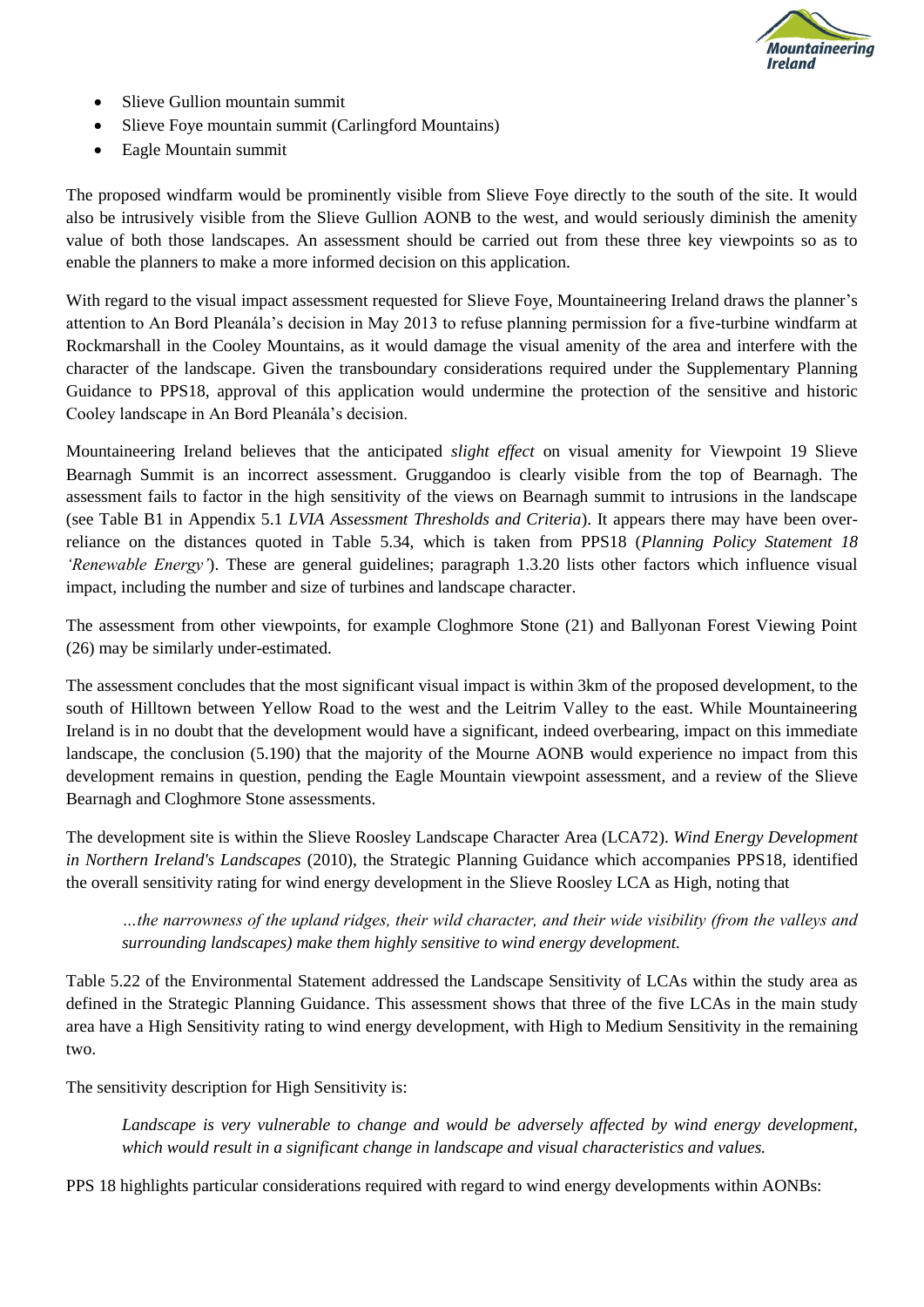

*1.3.19 - This is not to suggest that areas valued for their particular landscape and/or nature conservation interest will have to be sacrificed* (in the interest of promoting renewable energy)

*1.3.23* - *A cautious approach is necessary in relation to those landscapes which are of designated significant value, such as Areas of Outstanding Natural Beauty, and the Giant's Causeway World Heritage Site, and their wider settings. Here, it may be difficult to accommodate wind turbines without detriment to the Region's cultural and natural heritage assets.*

It is clear that the Mourne landscape is very vulnerable to change and would be adversely affected by development of the Gruggandoo windfarm. Mountaineering Ireland is strongly of the view that the sudden intrusion of this industrial use in a scenic upland area would impose an unacceptable rate of landscape change, and would be contrary to Policy RE1 of PPS18 which requires that renewable energy developments will not result in an unacceptable adverse impact on visual amenity and landscape character.

#### **2.2 Loss of undeveloped upland landscape**

Mountaineering Ireland's second major objection to the proposal is the continuing erosion to Northern Ireland's small remaining national stock of undeveloped upland landscape.

Northern Ireland has a very limited stock of relatively wild and undeveloped natural landscape; mountains, moorlands and heaths cover about 12% of Northern Ireland's land surface, compared with the UK average of 18% (UK NEA, 2011, p106). The character of much of this 12% has already been altered by development. This vital resource is being lost at an unprecedented rate and in an unsustainable manner.

Mountaineering Ireland disputes the following conclusions within the Environmental Statement:

5.125 states that there will be no direct loss of any landscape character element in the Slieve Roosley Landscape Character Area (LCA). It is simply impossible that the creation of over 6km of new internal access road (to a width of  $4.5 - 5$ m), and the imposition of 12 wind turbines reaching to a height of 125m, each anchored by a substantial reinforced concrete foundation, could not result in a loss of landscape character elements.

5.119 argues that the introduction of wind turbines at Gruggandoo would not irreversibly or permanently alter the character of the landscape, as the landscape would be easily returned to its existing condition should the windfarm cease operations, with only negligible effects on visual amenity and landscape character. Again this is impossible; much of the development site is open moorland and bogland; it is not possible to re-create a textured, natural landscape. The applicants should be asked to provide examples of where this has been achieved in a similar environment. Mountaineering Ireland therefore urges extreme caution to avoid negative impact on the unique landscape character of the area – an impact that Mountaineering Ireland very much doubts would ever be reversed without serious detrimental negative impacts.

It appears there has been no consideration of how the proposed development would affect the Gruggandoo area of Special Scientific Interest (ASSI 368) which is designated on account of its earth science interest. Gruggandoo is the only location where the cone sheet which surrounds the Mournes can be seen at the surface (as an igneous rock called granophyre). This site is important to the story of the formation of the Mourne landscape. While the applicants state (5.98) that the ASSI falls outside the site boundaries, they fail to mention that it adjoins the site. The geological significance of Gruggandoo is underlined by a recent scientific paper identifying the presence of minerals not previously described in Northern Ireland at Wee Roosley and Gruggandoo (Moles & Tindle, 2012).It is Mountaineering Ireland's assertion that the proposed development should be carefully assessed for its potential to adversely impact upon this important geological site.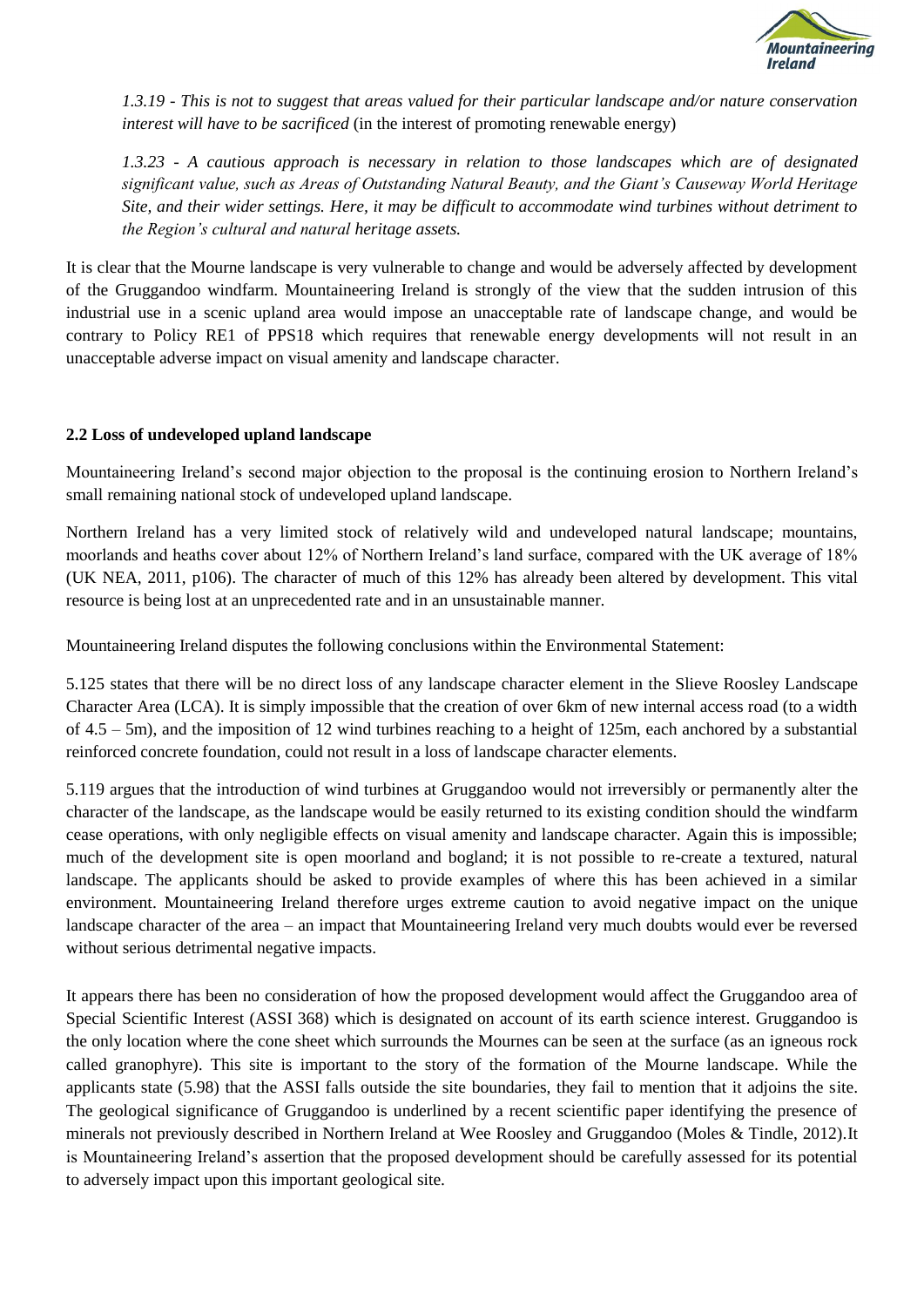

Mountaineering Ireland is extremely concerned that if the proposed Gruggandoo windfarm were to go ahead, this would open the way for further intrusive development in the Mournes, undermining the quality of this unique landscape, detracting from the experience for visitors to the area, and weakening the identity of Mourne as an Area of Outstanding Natural Beauty. It should be incumbent upon planning authorities to have, in the interests of proper planning and sustainable development of their administrative areas, preference for less intrusive and more reversible uses of the wild lands in their jurisdiction.

Mountaineering Ireland challenges the apparent presumption that remote and undeveloped landscapes are appropriate locations for industrial-scale renewable energy developments. Should this development not be centred in industrial zones, closer to demand centres? As highlighted recently by Professor Anthony Trewavas in Scotland, the renewable energy sector draws heavily on non-renewable natural resources and ultimately comes at a high cost with benefits to very few people (Trewavas, 2015).

The small area of undeveloped upland landscape or wild land which remains in Northern Ireland is a priceless asset, the enjoyment of which for recreational or other sustainable uses, is vital to the physical, mental, recreational, emotional and spiritual well-being of the people of Northern Ireland as a whole. This natural capital should not be squandered by the location of industrial and other inappropriate and unsympathetic uses in those vulnerable and precious places for the private benefit of a small number of developers. This in itself should be a key consideration in the proper planning and sustainable development of south County Down – the loss of such special areas is a loss that impacts on all.

Using this particular upland area creates a conflict, where the land may be better used for other purposes – for example, agriculture, recreation, flood alleviation, space for nature and, perhaps most significantly, carbon sequestration and storage. Using this space for development of a windfarm would negate the land's potential to deliver these other important services to society.

### **2.3 Damage to recreational experience**

The Mourne Mountains provide a vital recreation space for the population of Northern Ireland with the relatively natural and undeveloped character of the landscape delivering both physical and spiritual renewal. NITB research shows that 80% of visits are from within Northern Ireland, with Belfast, Antrim and Down dominating (2013).

It is a central contention of the Tourism Impact Assessment (Chapter 14 of Environmental Statement) that due to its peripheral location the proposed wind farm at Gruggandoo would not have a significant impact on tourism activity in the Mournes. This assumption fails to appreciate the impact which this windfarm would have on the experience of walkers and climbers on popular peaks such as Slieve Gullion, on Eagle Mountain and Shanlieve and on the Cooley Mountains to the south.

Neither does it consider that the construction of a large windfarm within the Mourne AONB could create a precedent for further industrial developments with the AONB, and therefore it could undermine future tourism activity and more importantly impact negatively on local sustainable tourism investment and recreational infrastructure.

Significantly, the Tourism Impact Assessment has failed to identify the strength of the Rostrevor Mountain Bike Trails as a tourism asset. The trails, which are within Kilbroney Park and Rostrevor Forest, include two challenging courses that total 46km. Part of the trail network is within 4km of the development site, and it is clear that the turbines would be visible to mountain-bikers from many points. Since these trails opened in July 2013 Rostrevor has firmly established itself on the UK and European bike scene with visitors coming from all over Europe to test themselves on the course. The 2014 Rostrevor Mountainbike Festival attracted almost 500 competitors. A similar event, but road biking, in June 2015 attracted almost 1,000 people and used the route from Rostrevor to Newcastle via Hilltown. In August 2015, the Etape Mourne Cycle Race will attract many thousands of people to the area. The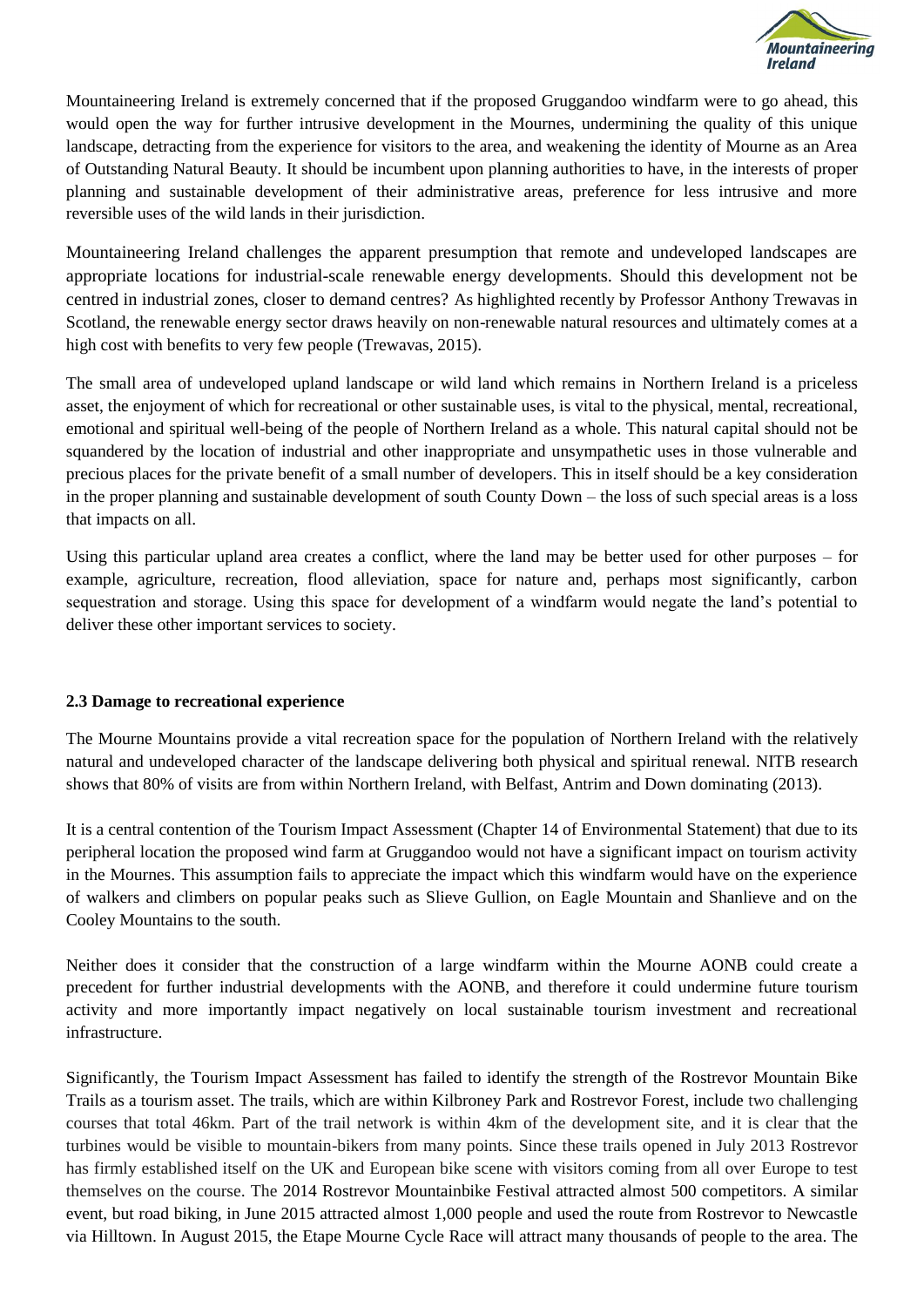

110 km circuit will include sections from Rostrevor to Hilltown passing close to the proposed location of the wind farm development. Clearly therefore, the area is used extensively by recreational users and the proposed development would negatively impact on the experience of such users, both locals and visitors to the area.

The assertion (14.47) that given the remoteness of the Gruggandoo site, it is most likely that only Free Independent Travellers might find themselves close to the wind farm is also mistaken. Tollymore National Outdoor Centre regularly uses these hills for navigation training as the terrain is quite different from other areas of the Mournes and it is easily accessible. Other outdoor centres use the small crags near the top of Wee Roosley for rockclimbing.

The table summarising the key features within the study area (5.92) shows a poor understanding of how people engage with the Mourne landscape. Hillwalking, as distinct from trail walking, is about the exploration of open mountain landscapes, it is in essence a spatial activity rather than one which relies on recognised tourism facilities, or defined or marked walks such as the Mourne Way. Hillwalking is a significant activity right across the mountains of the Mourne AONB. The inclusion of so many low-level tourism and amenity facilities, and so few mountain summits, has skewed the assessment of LVIA Effects on Tourism and Visitor Destinations (Table 5.33) and the Tourism Impact Assessment.

Despite the research quoted in paragraphs 5.152 and 5.153, Mountaineering Ireland can say with certainty that the industrialisation of this landscape through the imposition of a very visible windfarm would detract from the quality of the recreation experience currently enjoyed in the Mourne Mountains.

This assertion is supported by research from Scotland which provides clear evidence that mountain-goers do not want to pursue their activity, and spend their money, in areas they regard as spoiled by industrial-scale windfarms. They are changing their behaviour to avoid such areas (MCoS, 2014).

When compared with wind energy development, the recreational and tourist uses of the Mourne landscape are highly sustainable and can function as strong economic generators on an ongoing basis without significant landscape degradation, and with a much wider spread of return to the local and national community both in financial and employment terms.

It should also be noted that the Mournes area is highly regarding in a European context for the linkage between the recreational experience of visitors to the area and the outstanding natural beauty of the rea. In recognition of this a major European conference 'Nature and Sports Euro'meet 2015' will take place in Newcastle, County Down, from the 30<sup>th</sup> September to the 2<sup>nd</sup> October 2015. The conference is being organised jointly by Newry, Mourne & Down District Council and Sport Northern Ireland in partnership with the [European Network of Outdoor Sports.](http://www.nature-sports.eu/) It is expected that the event will attract over 300 delegates from across Ireland, the UK and Europe. The conference will provide a platform for delegates to learn about examples of best practice in outdoor recreation from both a European and local perspective and share their experiences with local providers. There are two key themes throughout the conference - increasing participation for all in outdoor sports, and maximising the economic benefits that outdoor sports bring to a region. The event has been supported locally by Tourism NI, Tourism Ireland, the Northern Ireland Environment Agency, Mourne Heritage Trust and the National Trust. At an international level the work has been led by the French Ministry of Sport in partnership with Sport Northern Ireland and other members of the European Network of Outdoor Sport (ENOS). The event will provide an opportunity to share experiences of developing outdoor recreation in the Mournes, and showcase the wonderful natural resources that the people of Northern Ireland are so proud of while learning from others across Europe. This conference clearly places outdoor recreation at the heart of the future sustainable development of the Mounnes. The granting of the proposed wind farm development would seriously undermine all current efforts to further develop a culture of dynamic sustainable outdoor recreation with the Mourne landscape at its core.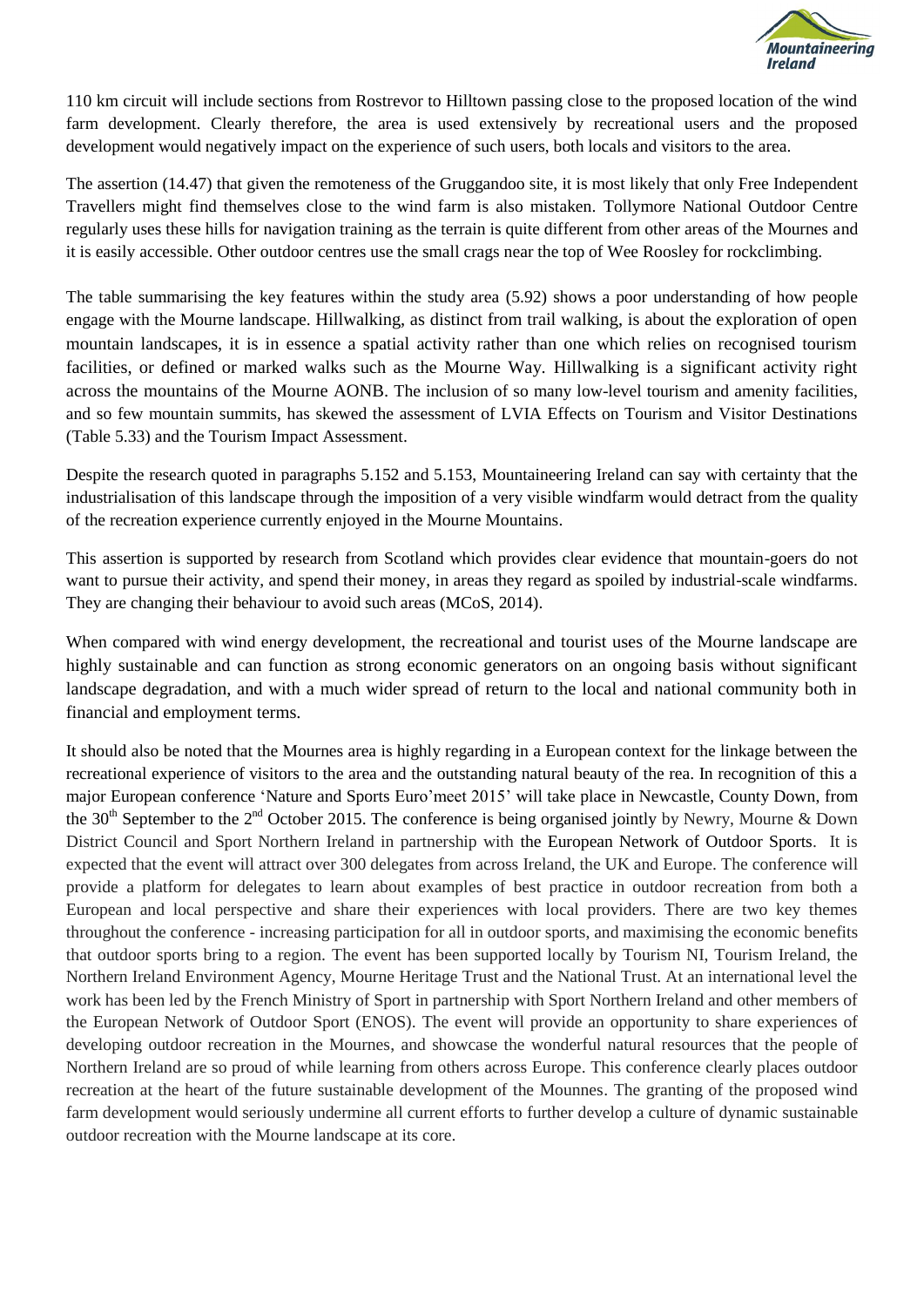

# **3. Conclusions**

The proposed Gruggandoo windfarm is of grave concern to Mountaineering Ireland, due to its scale, its location within the Mourne AONB, and the fact that it is the first planning application for a significant windfarm in this area. These concerns are exacerbated by the extremely low level of public awareness of this proposal which Mountaineering Ireland found when consulting with members about the application; including many members who live in south Down. The deficiencies identified in both the Landscape and Visual Impact Assessment and the Tourism Impact Assessment also sound a warning.

Approval of this application would result in an unacceptable impact in a scenic upland landscape. It would change the character of the area, leading to upland industrialization and wind turbines that would dominate the sounding region. Approval of this application would also undermine the current and future economic value that recreation and tourism bring to the Mournes. It would be counterproductive to policy of Newry, Mourne & Down District Council and others to further develop a culture of dynamic sustainable outdoor recreation with the Mourne landscape at its core.

Mountaineering Ireland maintains that the future sustainable development of the Mourne AONB should embrace a measured evolution of its heritage, recreation, tourism, forestry, water supply and agricultural functions. The cultural value of the Mourne AONB, as a living farmed landscape, coupled with the potential to continue to develop sustainable outdoor recreation in harmony with the farming community, is the future for the Mourne AONB.

Most importantly, the continued loss, and the actual rate of loss, of Northern Ireland's stock of undeveloped land must be examined and carefully reviewed. The remaining undeveloped areas, like the proposed location of Gruggandoo windfarm, need to be carefully considered in order to protect this vital diminishing resource and ensure that it is used in a sustainable way.

Mountaineering Ireland trusts that you will take these views into consideration when deciding on this application. Mountaineering Ireland is happy to expand on or clarify any matters contained in this submission.

Yours sincerely

funcion ob Conclusion

Ruairí Ó Conchúir (Chief Executive Officer) Mountaineering Ireland, Sport HQ, National Sports Campus, Blanchardstown, Dublin 15. Hot Rock Climbing Wall, Tollymore Training Centre, Bryansford, Newcastle, Co. Down, BT33 OPT Telephone: 00 353 1 6251115 E-mail: [ruairi@mountaineering.ie](mailto:ruairi@mountaineering.ie) Website: [www.mountaineering.ie](http://www.mountaineering.ie/)